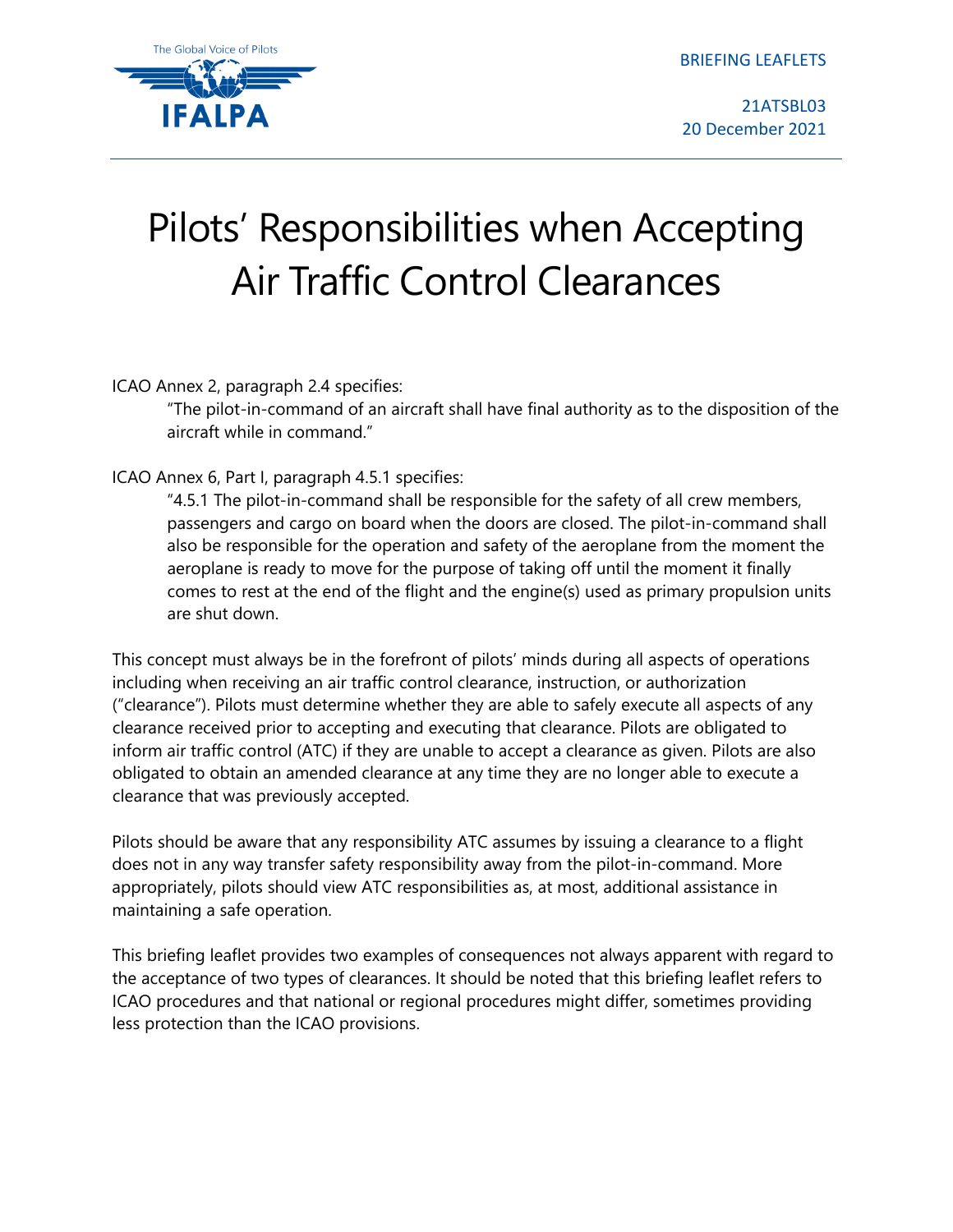## **"Maintain own separation"**

During daylight VMC conditions below FL100, controlled flights including departing and arriving flights, could be instructed to maintain their own separation from another aircraft. If accepted, this clearance requires the pilot to determine and maintain a safe distance from the designated aircraft. More appropriately, pilots should treat this as the removal of all ATC separation responsibility from the designated aircraft. Many factors may affect what the pilot considers to be a safe distance both in lateral and vertical distances. Pilots are required to maneuver their aircraft as necessary to avoid operating in such proximity to other flights as to create a collision hazard.

Though not readily apparent, safe separation includes accounting for the effects of the preceding aircraft's wake vortices.

Achieving and maintaining a safe distance from another aircraft is very difficult without specific tools being introduced onto the flight deck. IFALPA has policy which currently discourages the pilot-in-command in accepting ATC instructions to maintain their own visual separation because the risk of collision is increased. This policy has recently been further strengthened, stating that pilots are not to accept ATC instructions to maintain their own separation until tools are provided that assist pilots in consistently identifying and mitigating the increased risks of collision and wake turbulence upset during this type of operation.

## **"Resume own navigation"**

During many operations, there are instances that require ATC to vector a flight off of a published route. As stated previously, the pilot-in-command is always responsible for the safe operation of the aircraft, but, in this case, ATC must assume a complementary responsibility in addition to that of the pilot-in-command for terrain/obstacle clearance while executing the offroute clearance, because the pilot might not have adequate information about the minimum altitude along the track to be flown.

The PANS-ATM requirement on ATC that the controller shall issue clearances such that the prescribed obstacle clearance will exist at all times (while executing the off route clearance) in no way alleviates the flight crew's responsibilities. The flight crew must maintain a constant awareness of their position and relevant terrain and obstacles during the off-route vector.

As before, the flight crew is obligated to refuse the vector clearance if they believe the safety of flight would be in doubt. Even when pilots have Minimum Vectoring Altitude charts in their route documentation it is often challenging to determine in which sector the aircraft is or will be during the vectoring or direct routing. Pilots should remain vigilant of potential infringements of the minimum obstacle clearance requirements when being vectored.

When ATC is ready to return the aircraft to a published route, pilots may receive vectors to a point along the route followed by, "…resume own navigation." Some States allow their ANSPs to issue clearances to "resume own navigation" direct to a point on a route or instrument